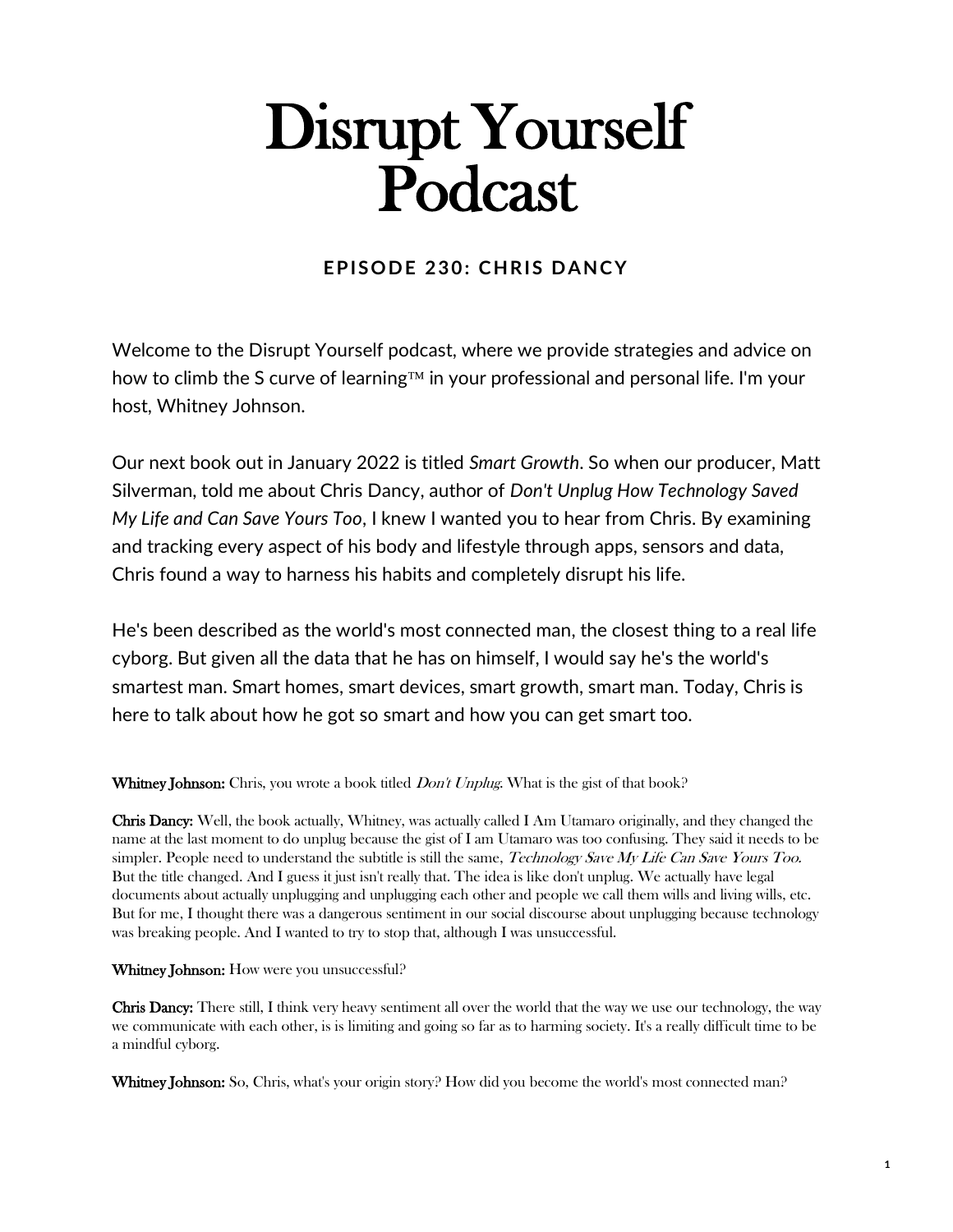Chris Dancy: Oh, my goodness. At 40 years old, in 2008, I weighed 140 pounds, I spoke to packs of cigarets a day, I've been on anti-depressants for 22 or 23 years at that point, benzodiazepines for about 15 years. I was constantly angry. I've been fired from every job I have, but I was constantly successful and I thought to myself, why don't I know me as good as my browser history? So I set out to create a little program that would watch me as closely as technology and teach me about who I am.

So when you think about your browser and what it knows about you, back then it didn't know a lot. But it did know some things like your social. Like how often did you spend on MySpace, your entertainment? Like what did you watch on YouTube? Netflix was coming around back then, but then we got phones like what types of places did you go? What did you eat? What did you spend your money? So I created these ten areas of my life, everything from social media to my environment and thought to myself, any place of space technology, I want to frack it. Almost like you want to get some valuable resource out of it and make it visible as those things that came up from the depths of the technology, I need a place to store it. So I created this simple little way to get data out of my devices into my Google calendar. So I'd have a Google calendar full of hundreds of appointments every single day about different data points in my life, which allowed me in the beginning just to search my calendar, search for anything else. But as it became more fleshed out, be able to see me who I was almost a fingerprint for my humanity.

Whitney Johnson: As I read your book, which I loved, I've always been fascinated by how we are influenced by our parents, like certain attributes of our parents influence who we become. And you, you talk in the book about a gift that your mother gave you when you turned 35. But that gift that she gave you actually started when you were much younger. And so talk to us a little bit about something that you learned from your mother and then how that's translated into who you are today.

Chris Dancy: I'll try not to get emotional because it always makes me emotional when I talk about my mother. My mother was very organized, she would make lists every year. We had a ritual around sitting together at the beginning at the end of the year and getting next year's calendar and writing down all the things that repeated. She'd literally start in the morning writing these long lists and close the day, but writing complex letters to relatives who were no longer close. But in between those two times, my mother worked five or ten jobs. I'm 53. This was back in the 70s and early 80s and my father had a lot of anger issues and couldn't stay employed. To be blunt. He was probably HR's second favorite person after I hit the workforce and it was hard growing up because we were that family, the family that kids weren't allowed to play around. Because their parents swore, because the house wasn't immaculate, the cars were not brand new. So I had a couple of challenges growing up where I just felt like I never saw my mother. I loved my mother. She was always doing as much as she could, but she worked from morning, noon and night, three or four jobs sometimes to keep things going.

I grew up in an atmosphere of control what you can. With any tool you can and understand that things are just kind of being you can control other people's ideas of where you are. Fast forward now into my late teens, early 20s, early 30s, and I had just become a wreck. Right after I turned 30, my mother's health started declining. She'd have cancer when I was a teenager and I took her back before the chemotherapy. And for Christmas, she sent me a big box. And inside this box, she told me not to, not to open it before the internet and stuff. I'm not really [INAUDIBLE]. And she said when you, when Christmas morning comes, you have to call me. You have to make sure you call me Christopher. You promise me you'll call me when you, because, Christopher, I know you can open this up and try to see what the gifts are. And I promise, Mom, I'll call you. And I knew something big because my mother doesn't make like, doesn't, doesn't exaggerate like this when it comes to all the important stuff.

So Christmas morning comes, call, grab the cell phone, the mobile phone. "Hey, it's me." She said "Hey Chris, how are you? Are you ready?" I said, "yes", "you didn't open it?" And I said "I didn't." "Just put Doug on the phone," my partner at the time. "No, mom, he didn't open it." So I open I got on the floor and start cutting open these big boxes. "Wait a minute Christopher!" I could hear her yelling, she swore and I won't swear on your show. But "it's Chris, right?" "Yeah", "that's has to be box one." I'm like, Okay mom, because we're like three big boxes. It's [INAUDIBLE] Now take out the first book. So I lift out what looks to be a photo binder, an old school, 70s, 80s photo binders. You put your photos in there, clear plastic. It ripped real hard pictures to get stuck in there. "Hey Christopher. Now, I want you before you open up the page there, listen to me closely." She was a heavy smoker, I said "what mom" she goes, "I know there were times I couldn't always be there for you, but I watched and watched over and took care of you as much as I could. And this is my testament that, that you were always cared for. Even when I couldn't be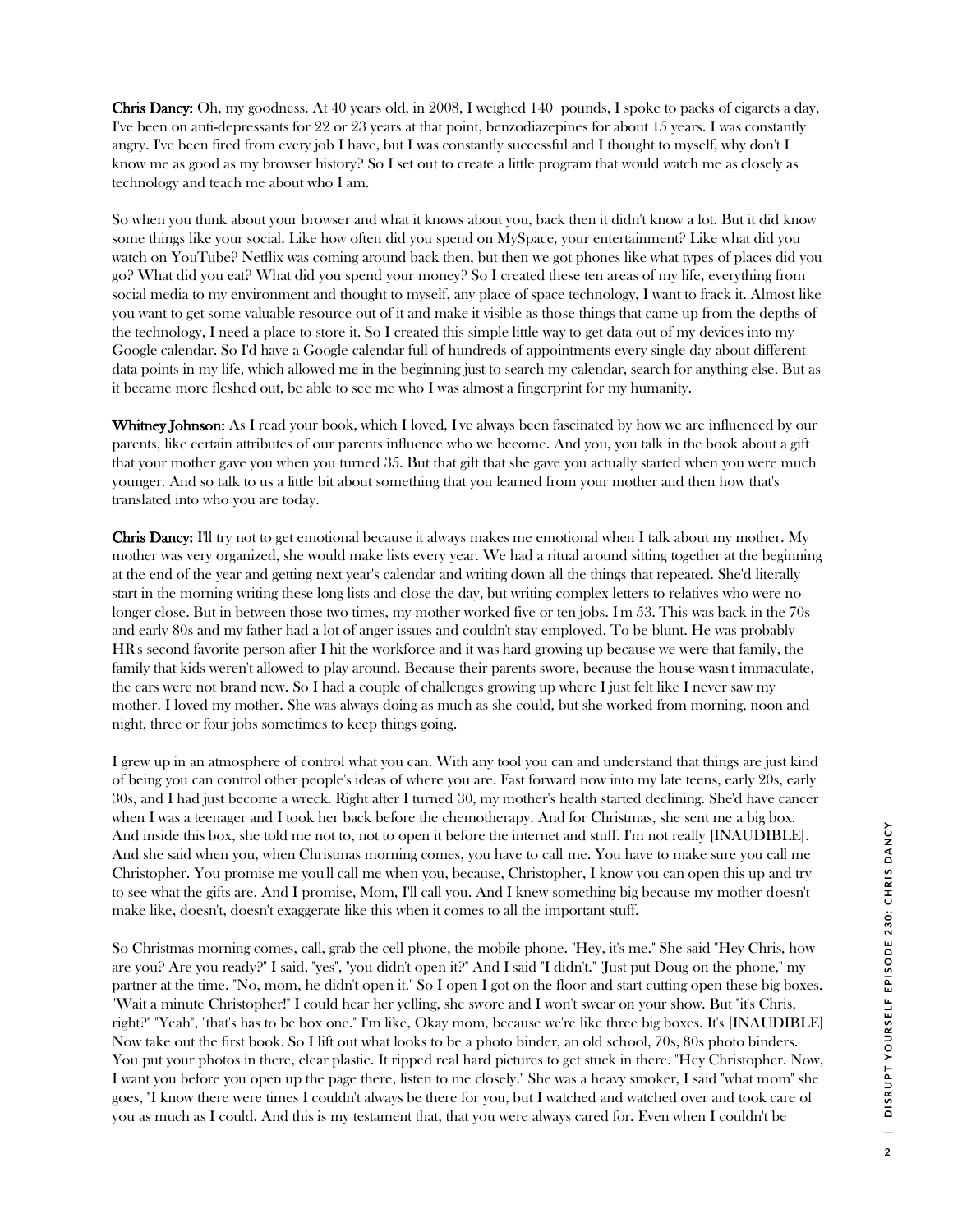around." I said I started feeling like emotional. I said, "Mom, What's going on? Are you upset? Are you, is something happen?" She goes, "No Christopher, I just want you to know that no matter how lost you feel in life, I know who you are. And it's in these books, I flip open the book. And there was a note, and it had February 1967 at the top. She said, "Christopher, I just found out you're coming today. Your father doesn't even know your name is Christopher." And I started going through this book and I was overwhelmed, she saved everything. She didn't miss anything, none of my life.

That was incredibly hard. Because there I was in my 30s, falling apart emotionally and physically, mentally. And just pelt me this really valuable lesson, you can never understand what someone else is going through, how much they love you or not love you because they're there even when you don't think they are, they're there. And my mom died six months later and we didn't see it come in and it just changed my life, forever. So it was a very profound gift. So think about like a baby book, but like on steroids, because it was hundreds and hundreds and thousands of letters and documents and memories, as if she was recording everything, but with the only technology she had then, pens, papers and lists and photos.

Whitney Johnson: And she had never shared any of this with you?

Chris Dancy: I know! And I knew that house inside and out because come Christmas and Halloween, I would tear it apart, looking for stuff like candy and presents. I was one of those kids has always gone through stuff. So I had no idea. Didn't do it for my father, didn't do it for my brother. I don't know why. And I never got the chance to ask her because I was so overwhelmed by it. And it's funny, I just had a television crew here filming some stuff late December and they wanted to see these things and I pulled out the boxes and stuff. She said, "will you open up some of them?" And I said, "I'll be honest with you, I never got to your box one, I don't know what happens after age seven." It's too much to see that much love. And hold it. We miss it today because we're so overwhelmed by how intangible everything is and I'm just like, it doesn't make it less real. I was that family, like my parents were never do anything I did in school, and that love was just as real.

Whitney Johnson: When do you think you'll open age eight?

Chris Dancy: Oh, my goodness. My husband really wants me to do that. I'll be honest with you, I don't know if I ever will. To me, it's enough to know that she lives and it's there and yeah, it's literally enough. It's interesting. We have a 10 year old, her name is Destiny, my husband and I, It's actually his sister. Long story. Because he's older and she's like much younger. And when I started, when I met my husband six years ago I started doing something very similar for her that no one knows about. So I've actually done all of her genealogy. I've done swab samples and everything on the family and tell them it's a project I'm working on. And again, even if Fernanda knows about this, Destiny doesn't know anything about me. She doesn't look me up on the internet. She's never seen videos of me, doesn't know my story. And my whole goal was when she turns 18, I want to give her her legacy.

Whitney Johnson: Something you've said that I think is so beautiful. A good future is defined by how you relive the past. And so one of the questions that I have for you is from age eight to age 20, that your mother has documented her age 25, that your mother has documented you aren't ready to yet relive that.

Chris Dancy: No, because I just know how it felt and to me, I think, you know, the last 15 years, have becoming the world's most connected person or whatever, has been a challenge, because so much of the questions I get are about the devices I'm wearing or the data that I'm collecting and not about what it means to me. No one gets flowers and demands to see the seats. It's enough to get the flowers.

Whitney Johnson: You said that getting this from your mom changed your life and you've, you've talked a little bit about that. But are there one or two specific things that it really shifted the trajectory in the course of your life because of that gift that she gave you of herself?

Chris Dancy: The biggest takeaways I got of the beginning of it as it started coming in, like what's happening was, you could learn a lot if you were to give yourself the same attention that you want from other people. I'm not talking about self-love. I'm not talking about all the kind of the cliches. I'm talking about this idea of like we all want to feel special by other people. But is there a way that we could give ourselves the attentiveness that we desire so much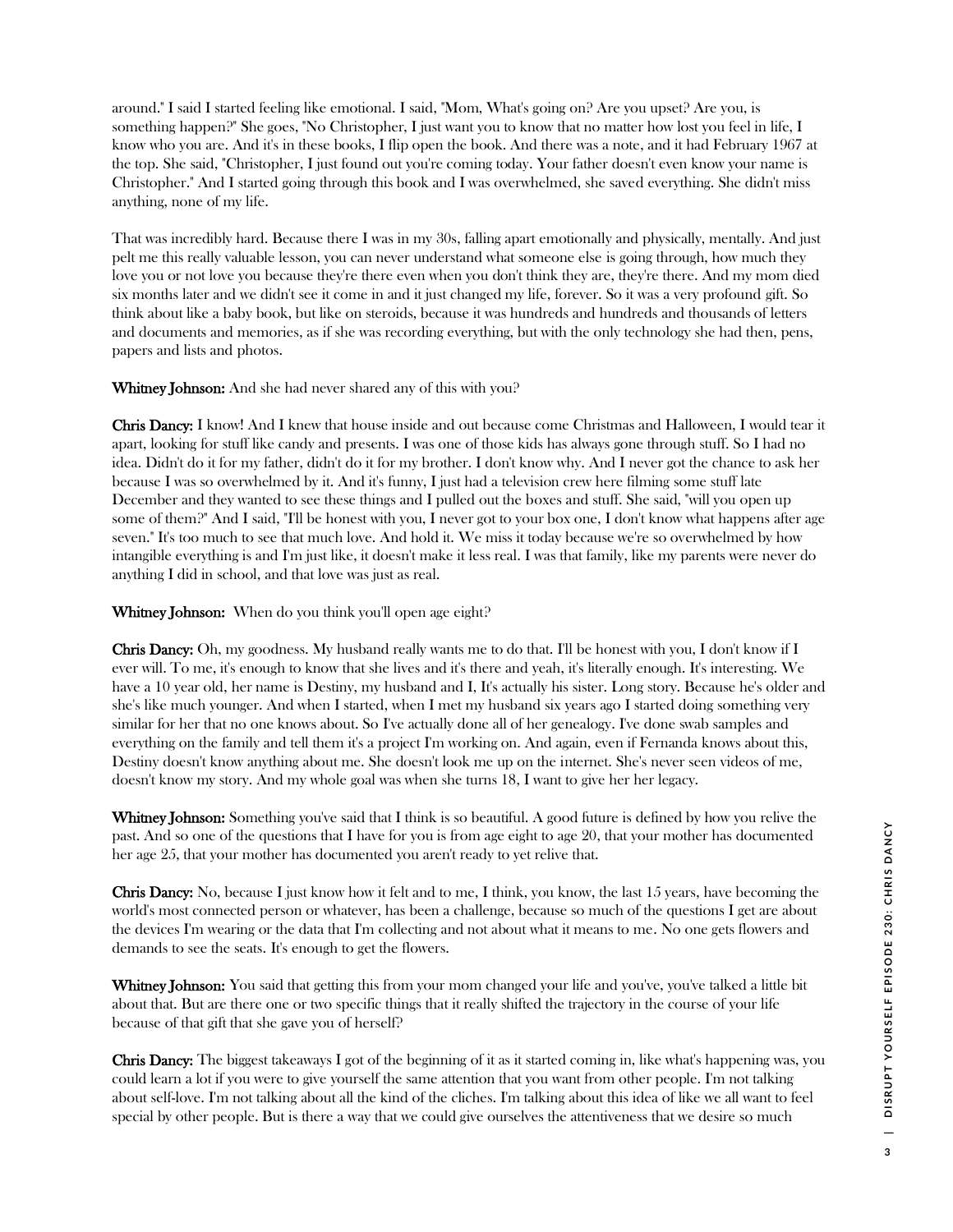from people and in that way train you to be the person you should be for others? Because the whole idea of you can't love yourself you can't love someone else. Also, if you can't, you can't record and watch yourself and know yourself, you really can't ever get to know someone else before you even get to love someone else.

So that was a big breakthrough for me. I was like, okay wait a minute, I can actually understand myself without being narcissistic. I can start to understand and have a way of saying, you know, remember the first you know, when I first got heart rate sensors, all the stuff back in the late 2000s, you know, people would ancor me and I would hold them up, appointed them like, look, because people were starting to disassociate with your voices and your face is angry. There must be something wrong. I swear, some people today just love to poke at you. So to me, like collecting the information, understanding it was a way to me to actually feel like these are real feelings and I can have them and I can actually show you what they look like.

Whitney Johnson: Two observations. One is this idea of you said being, loving yourself and you said you don't mean self-love necessarily, you're saying pay attention to yourself. Look at what you're doing. Look at how you're spending your time. Look at what you're listening to. Look at what you're watching. We talk about being attentive to other people. You're saying by being attentive to yourself, who you are, what you're doing, that is a form of of listening and and to your point of like we want to be listened to. But when we pay attention to ourselves and our data, we're listening to ourselves. And that to me is really profound.

Chris Dancy: What's interesting, we have we have five senses and we only care about the one with listening, and there are so many more ways, you know, why is it that when someone feels compelled to take a screenshot of something that enraged them, why not tap into like, what is it about? You noticed something in yourself? We're creating these proxies for our emotions that that are digital in nature, which is totally fine. But like like don't put in a bionic ear and then keep it on low. And I think if we were to start to see ourselves kind of like I've been fortunate enough to do Whitney like, wow, I can actually become the most human human.

Whitney Johnson: Using technology?

#### Chris Dancy: Yes.

Whitney Johnson: So I want to just give you a quick shotout. It's interesting. I noticed when we first got on the call, we were having technology issues and we had to change platforms and etc, etc. And that was making me a little bit discombobulated. And so I noticed that one thing you did is you observed what was happening for me and said, "it's okay, we're good. It will be fine." And because you've observed yourself, I suspect it makes you very much an observer of the human condition generally. And we're able to say to me, or observe that I was a little bit concerned and you said, "nope, it's okay." And then that helped me calm down. Do you do that a lot with people?

Chris Dancy: I have to turn it off, because even when I don't do it, people notice. The cashier still sometimes tear up in front of me and I'm like, "What's wrong?" She goes, "You care?" And again, I'm [INAUDIBLE]. Yeah, I mean, there's a weird world were in where a large group of the population now is hyper empathetic. A lot of what is defining us is political rhetoric is just empathy on steroids. I think it's a sensitization of knowing so much so often, so frequently. But yeah, I mean, it's really hard for me.

I used to, back when we were we did a lot of in-person things. I have a parlor stunt, as they would call it, back in the day where you can put sensors on someone. I can look at them and tell you their heart rate, their respiration rate, how much they slept last night kind of gets into their diet. And I started explaining this to people in 2014, 2015, especially the television shows and stuff I would be on and like doctors would write in saying he's actually right. I'm a physician and I don't even need this stethoscope. And again, Whitney, to your point about observation in yourself, I mean, my quote is "if you wear a sensor long enough, you become one." By the way, mothers do this instinctively.

Whitney Johnson: So let's talk about how did your moniker, The World's Most Connected Man, come about

Chris Dancy: Such a wild turn of events! So I was on a Bloomberg show early in the 2010's and they were filming me all over San Francisco with all of the gadgets and stuff. And at the end, this guy named Corey, who's the guy in Bloomberg, says, you know, to my own self be true or something like that. And some would say Chris Dancy is the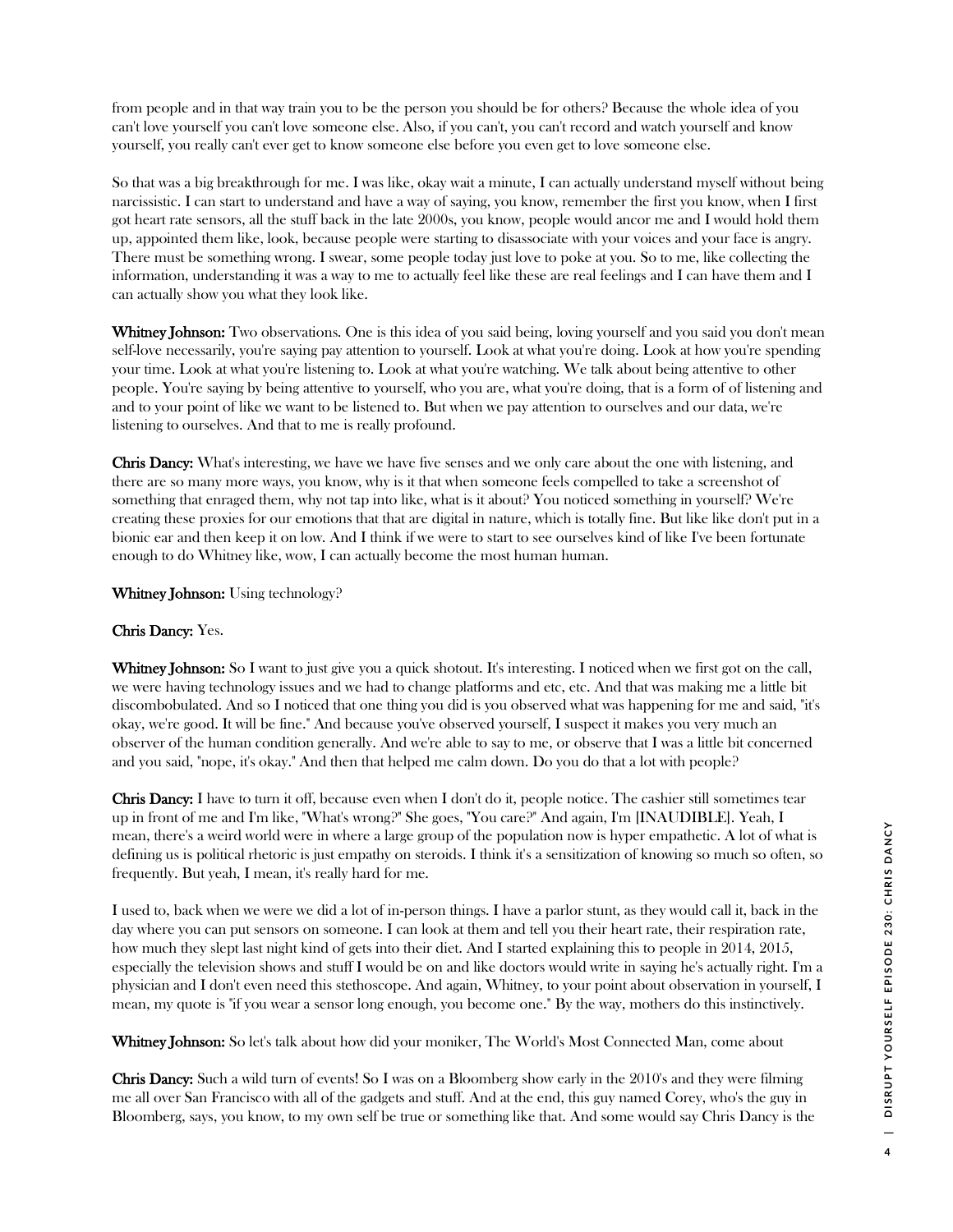most surveilled person on the planet. And that was it, and the title was like, you know, surveiled person, you know, the most surveilled person. It was an interesting title, but it's not a big deal. And you could still find the article.

Maybe a month or so later, I reached out to to do a quick interview on BBC. And the guy I think had obviously read something and but he switched surveilled to connected and then started being the most connected, most connected. And for the longest time, like 2010, 11, 12, 13, you had to type in most connected man in the world. And then I think 2013, 2014, it was like most connected man. And then for the last six years, you can just type in most connected, just two words. So I'm really hoping, Whitney, by some point this decade I get to just most because I think that's the kind of art you want. But it was just a series of of, I think, media mistakes. But for me, it all started a few years before this where I started actually wiring up my life. So how would I digitize my mother? So not big brother, but big mother. Right. Those same things that were recording and watching, how would I do that for about two years, before anyone even knew what I was doing any time I touched my keyboard or sent an email or bought something on a credit card, everything. A digital copy would go to my Google calendar. And in that way, when my life has been documented in real time, I started having this blueprints of each day with hundreds of appointments. And in between all of that, I was at a conference and someone saw my calendar as if someone was writing hundreds of points at a time. They saw me just sitting there like, what is that? I kind of explained and that was a writer from Wired, who did an interview. And then I was in this great publication called Mashable. And by 2014 I was a cover of BusinessWeek. As the global tech issue is most Disruptive person outside of Silicon Valley no one's ever heard of. And to this day, that's still true. I could be back on the cover. It was just a weird thing to happen on the internet and you know how it is once you get a name on the internet, it's like that's kind of an internet person forever. So I always kind of riff on Kathy Griffin. I'm a delist internet celebrity.

**Whitney Johnson:** Can you give us an example of how this works when there's something that you want to get better at? What do you do to start tracking it, to analyze it, etc? Give us a specific example.

Chris Dancy: What I tell people who are just getting started, it's like before you even decide you want to measure something, tell me what you value. Because one of my favorite quotes, that I think that's one of the world's greatest problems, is we don't know how to measure what we care about, so we care about what we measure. I think it's really important people take a moment to say what are the things that make you as a human tick? And what are the things that you value? For me, I value attentiveness and on timeness little things like that, those are more traits, not values, more like principles. But, you know, my values like home and health and family and service is a big value of me. Work is a value, and finance is a value. I've got like six core, but once you have your values, then then figure out what are the metrics to measure. But as far as the quick and easy wins for measuring stuff nowadays, again, I always tell people, find some problem part of your life and and and then zoom in on it. So let's just take one I had very early on and it's always a funny one. So as a man in my 40s back in the day, I would have to use the restroom frequently at night. Prostate, all the other things start happening to men in their 40s. And it was a lot of fun. Not really. Not so much more efficient for my parents. But one of the things I did was like, it's going to sound like a really personal problem. I didn't want to get up and use the bathroom in the night. So I started measuring every time I drank and every time I went to use the restroom with just two sensors, one near the toilet and one near the fridge.

It taught me how late I could have a drink and not have to go in the middle of the night. So what's your retention? Like I did, I trained myself, like you do with a puppy. The rule is for every month the puppy, is all that can go like one hour without having to go outside. So this process really started helping me kind of zone in. But like, if I could do something much more esoteric, like nowadays that's like 2007 that and say, you know, one of the problems I've really tried to confront lately is how do I teach people that it's okay for me to have feelings that that make them uncomfortable?

I know a lot of people who need me to be the Chris Dancy that they have in their mind and not Chris Dancy. So that was a really interesting data problem because, I'm like, okay, so I need to find times when they're okay with me having other feelings that, you know, so obviously you both don't have a bad day at the same time, right. So that was about really logging my feelings in the morning and my feelings at night. And I can show you this on the screen at some point, and then tagging the people who were part of that day as part of the same system and then writing down their responses to my old school like my mom did. And what that allowed me to do was when days when I was having feelings that someone else might not had been exposed to, who needed to be exposed, I would basically start to interact with them, to teach them an emotional inoculation. So like, I'm having this type of day. But they weren't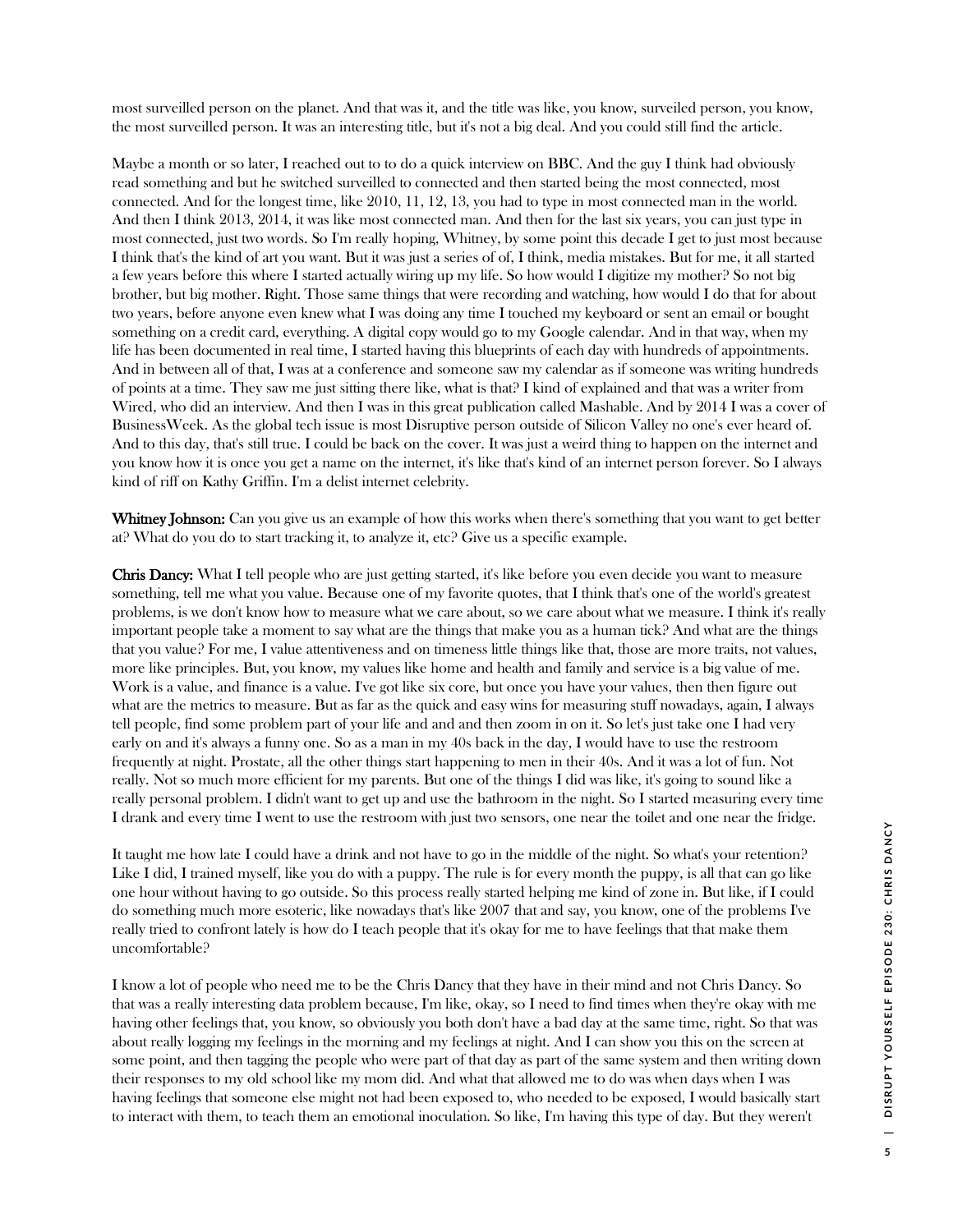directly affected because they weren't in the wake of the storm. And for the last two years I've been doing this, it's really helped me, I hate to say it, but be pretty brutal with people. And they're like, I get it. Whereas normally, if you're kind of any bit brutal or off script, people have a meltdown.

I've got two systems, one that logs kind of my business my whole life. And this one looks at my spirituality. Just a spirituality one. So I do a feeling in the morning and then I do a feeling at night. And if there are people tied, they come in here. And what this does is it allows, Linda Martin to someone from yesterday. So what this does is Linda now has been exposed to me as fulfilled and as creative. So what this allows me to do now is actually run a few, you saw some charts over on the side run Delta reports on days when I'm having other feelings and it tells me who needs to be exposed to those feelings. So I literally call people up and say, I'm having a really bad day around this. I'm really scared. Fear is a big one. We don't share with other people. So I purposely reach out to people, not see me afraid. It sounds wild, but it works particularly well.

Whitney Johnson: What's the goal? Is the goal you've got a group of people, that you care about and you want to extend your relationship with them and so you want to have them see your portfolio of emotions. Is it about you being giving yourself permission to feel what you need and want to feel at any given time? Is it both? Is it something else?

Chris Dancy: It's both. I mean, the challenge of all of this is if we think about all the types of emotions, my family has a meeting once a week where we have an opportunity to go through and we talk about different feelings. And again, even just putting words to feelings are hard on people. And then we go through our values and we write down like it. This week, I didn't really go from a health value this week. I didn't really give a home value. And we put them on a chart, but we also tie it to our feelings. What this allows me to do, at least, is when I think about all the things I could be feeling, today when I saw you and we were having problem with the technology, the first thing I thought was, could you feel rejected or excluded because you were do we have to reschedule this day? If I dive into rejected and and excluded, I come in here and see all the other times I felt that way. So July 29th, let's see what was going on that day. And what this does is it gives me a way to browse my emotional history. So yes, in this way it opens me up to extend and deepen my relationships with other people. It was your first point. More so if I'm being selfish, allows me to have feelings most people do want me to have. But more than anything, why do we have a World Wide Web, but we have nothing to serve ourselves? Why can I go to W.W.W. , put in anything to Google and find out how anyone else is doing? But there's no me. And until I can document the human experience in a way that makes me a more approachable and more human, my work is not done.

**Chris Dancy:** Okay, I have to pick up on something you're saying, now my brain went to this place of when when I said what if we rescheduled? You said the potential emotion would be that you or I felt rejected.

Chris Dancy: I thought you might feel when you said, let's just reschedule, because you would put a lot of work into our meeting today. So my first thought was, could you feel rejected? Could you, could you blame your tools? Could you blame yourself? I mean, you did a lot of research, at least in an email to me about what you want to talk about today. You look amazing. And I just I just didn't want out of all the talks and podcast you record, this wasn't the one about the tool run the show.

Whitney Johnson: Interesting, okay.

Chris Dancy: Whitney is running the show, not the tool.

Whitney Johnson: Yeah. And it goes back, something you talk about in the book at the very beginning, which I thought was so powerful. We've got a reptilian brain and then we've got our neocortex, our reasoning brain, the part that the executive functioning skills and using the techniques basically in this moment, don't let the reptilian brain be in charge. Let's put our executive brain back in charge, use the tool, use the technology to harness all of that and be in control.

Chris Dancy: And the reality is the reptilian brains kind of being control because it was here first. Right? So how do you put some safeguards around that? That emotional thing I talked about earlier is a really good one. Like telling people how you're feeling, I mean, do you remember, come on Whitney, you're over 30, right? You remember in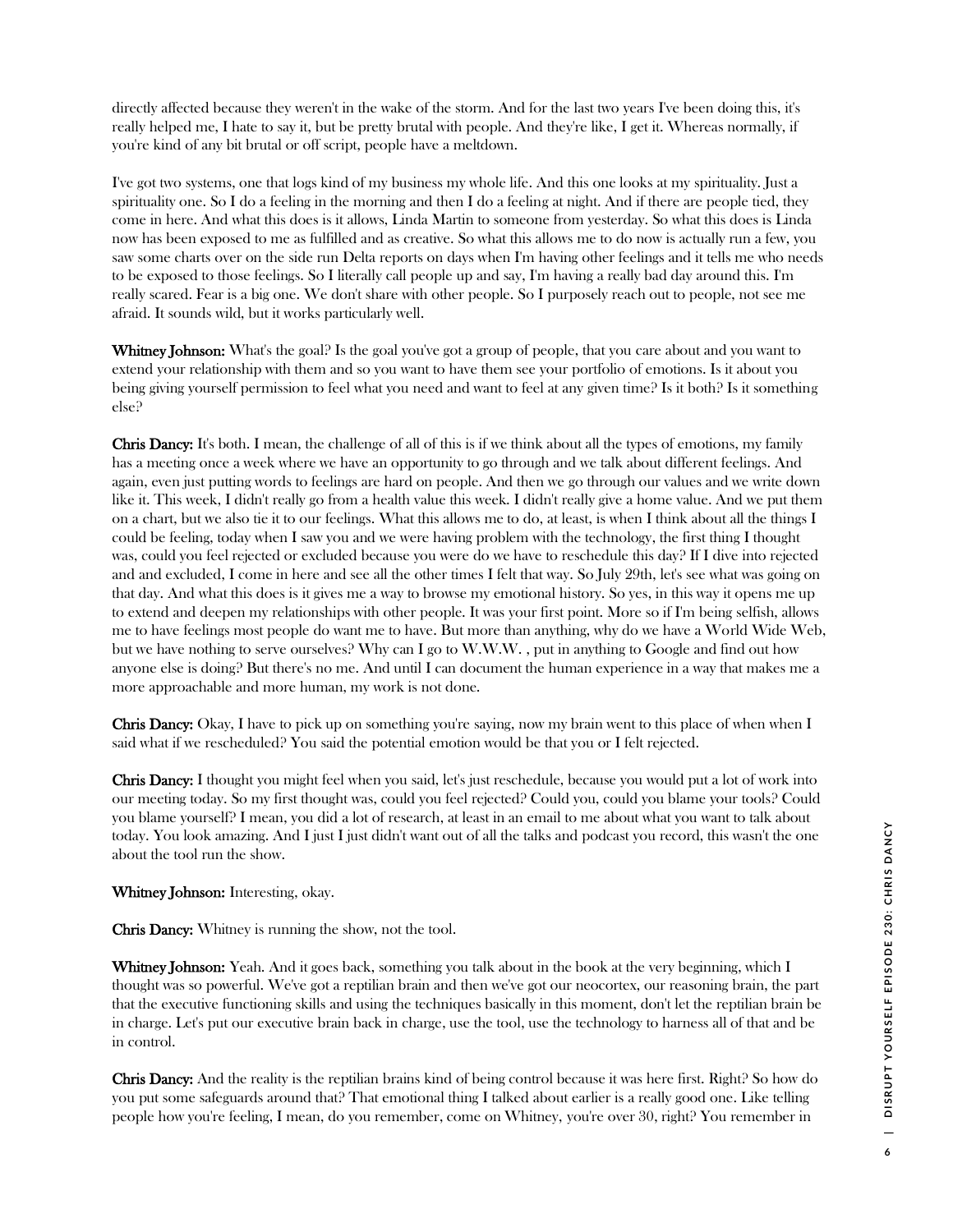the 80s, in the 90s, people's tubes would have that little face and you would slide around. How you feeling today? And now all of technology is engineered toward reactions, not feelings. People are all upset because the world is hyper reactive. Well we're engineering for reactivity not engaging.

#### Whitney Johnson: Oh, WOW!

Chris Dancy: Right. People play games so other people can watch them game so those people can have reactions that they're playing the game. I'm pretty sure the anti-mass movement, all the other political things we see are just engineered reactions. I mean, Facebook allows you to have five feelings. Twitter vouchered up two. The problem isn't feelings, it's a reconstruction of feelings.

Whitney Johnson: I want to share something with you and just to have you riff on it for a moment, so my next book is titled *Smart Growth How to Grow Your People to Grow Your Company*. And so we talk about the S curve as this model for for personal growth, giving people a map. I'm actually going to look at my notes because it's kind of this mishmash of what you had written. So giving people a map and a GPS to think about where they are in their emotional journey of growth. And so when I think about your work now, I'm like, your work is all about collecting that data to tell you exactly where you are on the map and therefore what your next step would be. And so, as I'm thinking even about, you're talking about helping people be comfortable with you having the feelings that you have and sort of expanding your, your, not portfolio... But just,

#### Chris Dancy: Yeah. Emotional repertoire.

Whitney Johnson: Yeah! Your emotional repertoire. That's what I was looking for. So I would just love for you to respond to that. Like you're at the launch point and things are, you're trying to figure things out. You might feel discouraged and overwhelmed and impatient. Then you get to the sweet spot and you're like, I'm in the groove. I'm figuring this out. I've kind of got this dialed in of how to react when and what this looks like. And then you get to master and you're like, got it figured out. Time to go on to a new new habit or new thing.

Chris Dancy: So I watched the interview with you where someone said, explain the S curve in one sentence and you shut down. You did so good. You said, I don't think anyone's asked me to do it in one sentence. So first, let me say before I talk about the S curve, I love the S curve. I loved your analogy, analogy of the S curve. And I think the most important thing to know about the S curve from my point of view S is always plural. So no matter where you're at, there's always more. Okay, so remember, your S curve was always about there's more regardless of where you're out on it, because S' add more.

#### Whitney Johnson: Yeah.

Chris Dancy: I think when you think about that journey you talked about and that kind of sweet spot in the middle, people love the sweet spot in the middle. Like you said in multiple interviews, it's effortless and it's simple and it's approachable. People love being around people on the S. People dread being around people at the end of the S and people at the beginning the S we call them friends. But their projects until we figure out where we are. And I think if you understood, that people in your life are all in their own S', you can actually start to have closer friendships, because I think, again, this really isn't about your career. It's about your career and you, right. So you don't want to get to a new position. You want to get to a new feeling. And your ability to help other people and understand other people is the ultimate promotion at work. And I think a lot of leaders keep this a secret. That they're basically just bingeing on emotional content, kind of numbly so they can figure out where you're out in your S and then go, okay, I need to step in here and there. Regardless of where you are on your journey, but start to write it down. And if you can, I think I'd love to see, Whitney, do it like a journal where people write down every day, like, you know, the feelings they're having. What part of their S are they in? Just a little drop down menu. And the last thing is some notes on that. So for me, I could see it really simple. Like this is my health value today around my diet. I'm at the beginning of an S because the pandemic's not been easy for me. It's like I'll just eat anything, right? But again, if you could see your S's lined up in a way that they align to the things that are important to you, it wouldn't be this kind of massive slog of a journey. It'd be lots of little journeys that are continually restarting. And that's a lot more fun than one never ending death spiral that the S can feel like.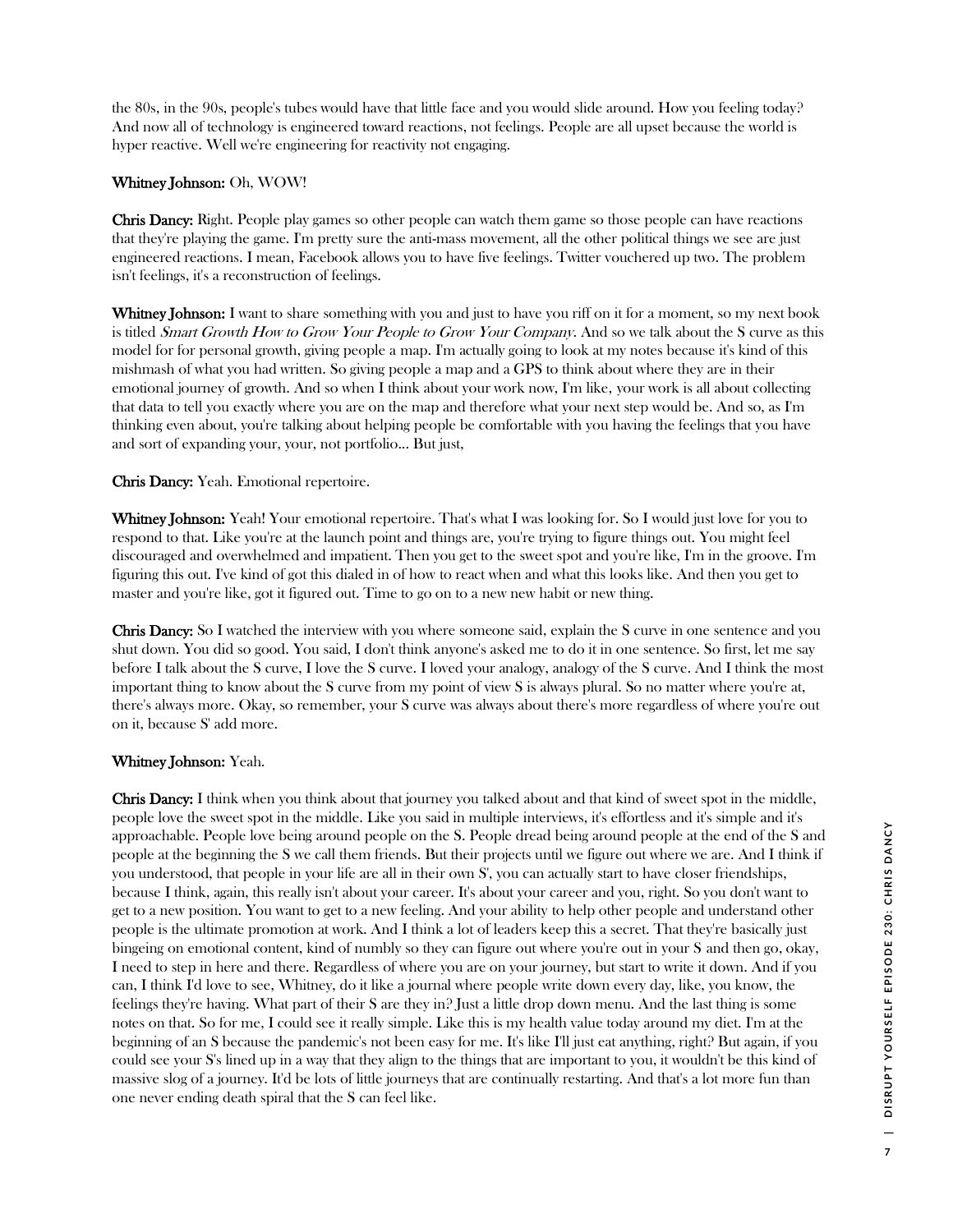Whitney Johnson: You said something really interesting, which is, we're trying to get promoted to a new feeling or feel a new feeling. What did you say that was super. It caught my attention. Do you remember what you said while you're riffing?

Chris Dancy: Yeah. I mean, a lot of times what people want when they want the next level is they basically want the next feeling. They just don't call it that. They think that they associate the next level with a state of mind. And like you said earlier, it's like having a good future is how you consider the past. Well, that also works the other way. It's like to have a good future. You need to have a good present. And a lot of times when I imagine the next thing, the next contractor, next appointment or the next person I meet online and talk to, I just idealized version like, oh, Whitney Johnsen's going to love me and we're going to collaborate with all this stuff. What am I doing? I'm idealizing a feeling I want us both to have and I think we could have that right now. Like we don't even need to go to the next S, right. And I think a lot of I think a lot of time...

#### Whitney Johnson: It just made me cry!

Chris Dancy: Thank you. Thank you. Oh, you're sweet. I love everything about you. If you can't tell, I like, after I read your email. I just really, I don't know. I just wanted to support you, plus when I did your phone palmistry. You've got the word mom and your home screen, but I'll show you that later. So I don't know. I just think, again, I love the S, but it's OK just to be here, right here in the middle of your S and or at the end, wherever you are.

Whitney Johnson: Right. Well, and that's that's the beauty is that is we honor the entire growth cycle. Right. It's not just about being, the peak performance, I argue, is their ability to be in the launch point, the ability to be in the sweet spot, the ability to be in mastery and and the ability to move through the growth cycle.

Chris Dancy: And to me like ultra peal because what Simone Biles just did. Simone Biles is the top of her game, as you just said. Not today. That's the mastery right there. Right. That's the mastery she literally could have like, But no. And again, that's she's okay with all her feelings and she's telling other people do that. I mean, this decade is going to be defined by people radically exploring, having all their feelings. And this all comes from, you know, I got married late in life. I never got married until about five years ago. And my husband and I, we had this amazing start to our relationship. We got to a point where he was like, I like it so much better when you're this way. I'm like, Fernando, if you limit when I'm allowed to feel, other things come with that. If you only ever use hot water, the hot water heater will break. If you onle use cold water, the hot water heater will become neglected. And once I kind of taught him that passion comes from anger. That sensitivity comes from fear. These things live on a spectrum and work together. You'll want to not manipulate people into being pleasant because you will kill a relationship really fast with love.

Whitney Johnson: You're causing me to think a lot about feelings. And it's been interesting because one of the one of the benefits of the pandemic is that we, we, I have become obsessed. Obsessed is not too strong a word with Korean dramas. But what's been interesting about them, is this is an observation from my daughter. So the wise that is she said, "Mom, one of the reasons I think you like these is because they make you feel things" like, I will watch them and I will cry, like I will be, like, legitimately sad. There was one epic drama. It's called Mr. Sunshine that I cry every time I thought about it for like five days. And I realized, oh, this is expanding that emotional repertoire of allowing myself to be sad.

Chris Dancy: I call the emotional gym, and I always tell all of my friends, did you go to a gym today? What we're, what we don't understand is this is happening more and more from people who go to YouTube to watch unboxing videos, which are the feeling of shopping. To people who go to YouTube to watch other people play games, which is the feeling of playing games to now we have kind of all of these new scripted reality series that kind of have this choose your own adventure feeling. So this kind of idea of emotional proxyism is huge in cybernetics? I don't have to have all the feeling. One of the things I talk about my book is I have playlists on YouTube for panic, depression, suicide, rage. I save videos in these kind of playlists. I spend a few minutes every week watching them to inoculate myself from some of the scarier stuff that's uncomfortable to feel because like it's hard sometimes. So I do think you're onto something with K dramas. I just think we need to all kind of embrace the fact that, you know, again, this is not real new. We've been having, like, theater forever, and that's how we communicate with each other and just go emotions first.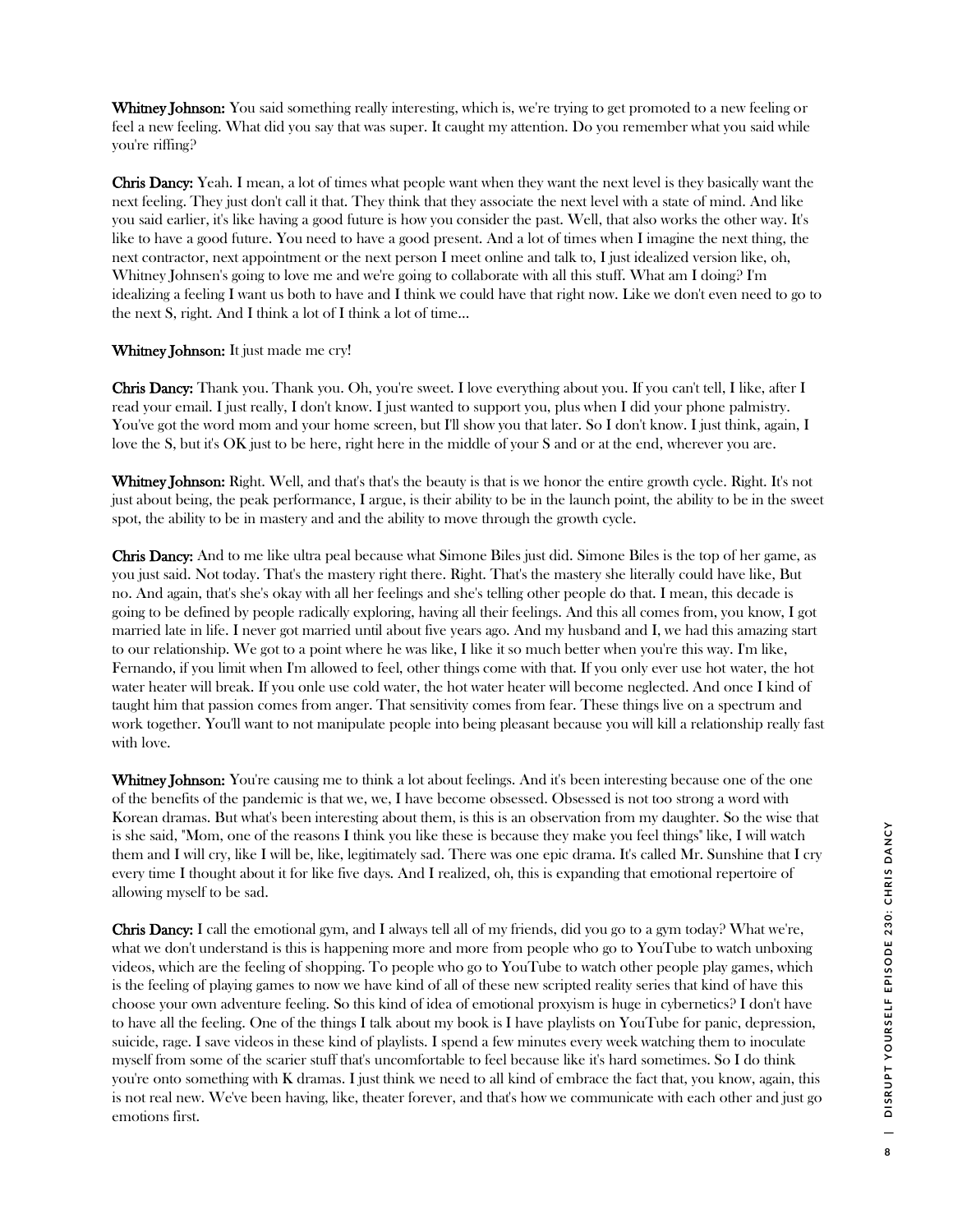Whitney Johnson: Let's run through some quotes of yours. And I want to just kind of rapid fire and have you respond to them. "So we don't have app stores. We have habit stores. When you download a new app, you are downloading a new habit."

Chris Dancy: Right. So a lot of people see applications as an extension of their productivity or their health or something. But what you're really doing is downloading a bunch of new behaviors someone else have decided are important for you. We used to call that habits. You could do the same thing with a couple of good friends and save 99 cents a month.

Whitney Johnson: Okay, next. "Social networks are databases of our values at any given moment."

Chris Dancy: 100%, I mean, we call them trends, we call them viral videos, but at the end of the day, they're just values. Our values are being exposed in real time. They're bubbling to the top. Cancel culture is just our values being tested. I think if we could see what's happening online as a giant human experiment and kind of value driven architecture, societal societal design. It wouldn't be so scary.

Whitney Johnson: "What we consume for entertainment shapes our world and our beliefs more profoundly than anything else I have measured."

Chris Dancy: Yeah. So what you listen to from music, you watch for video, what you read for entertainment or study, will shape you faster than just about anything else you can do because you're you're having a one on one relationship with something. One of the challenges today is we often, because these things come to our devices, we are somehow not as meaningful because like, oh my goodness. You see all of these people are like articles, like the book is more real than the fun. Like, not if you only have a phone. So I always tell people if you really want to start shaping your world view, the fastest life hack I can give anyone is the next minute you're procrastinating, doing something, put on music you've never heard or played with, and you will just do it because your mind becomes so focused on not the procrastination, but the the what is this? That you will just create stuff, same type of stuff. Like if you really want to be intimate with your spouse, watch something together that neither one of you is interested in. So you have to work with your attention and your emotions as if they're tools just as valuable as hammers and cell phones.

Whitney Johnson: Ok, I want to go back to the first thing you said. So if I'm procrastinating something

Chris Dancy: Listen to something you've never heard before, your brain would instantly be more concerned about why you're forcing yourself to listen. You just do the work

Whitney Johnson: Because it's too much work to do. The new listen to the new song.

Chris Dancy: Yeah, it's just your, it'll just shut you down. I would say if you've got kids, ask to listen to their music, like share one of their playlists with you. You can write books like in a half an hour just by listening to country music if you don't like it.

Whitney Johnson: Ok, let's see. This is the last quote for you, "we need to stop valuing our schedule and schedule our values." You said that earlier, but I'd love for you to just riff on that for a minute

Chris Dancy: Because you can tell I'm really value centered. So but that's part of getting older, too. But no, I think today time has been weaponized. I think everybody feels the pressure of time on each other, whether you're waiting in line and someone in front of you who's taking too long. But more likely than not, you often feel like you're taking too long. So suddenly everything becomes robotic and mechanical. And I think this kind of idea of weaponized time is becoming pervasive and we're kind of forgetting that. Actually, if you forget about the time and just say, I value this, it's pretty hard to argue with that. First of all, the high value talking to cashiers want to talk to our cashiers are always very sensitive. So I value looking them in the eye. Being inclusive to them, I don't feel a pressure online because when you have someone else on your side looking at you going, thank God for not treating me like a machine, making your sandwich today, time stops. We used to call that love, right? So for me, when I say we need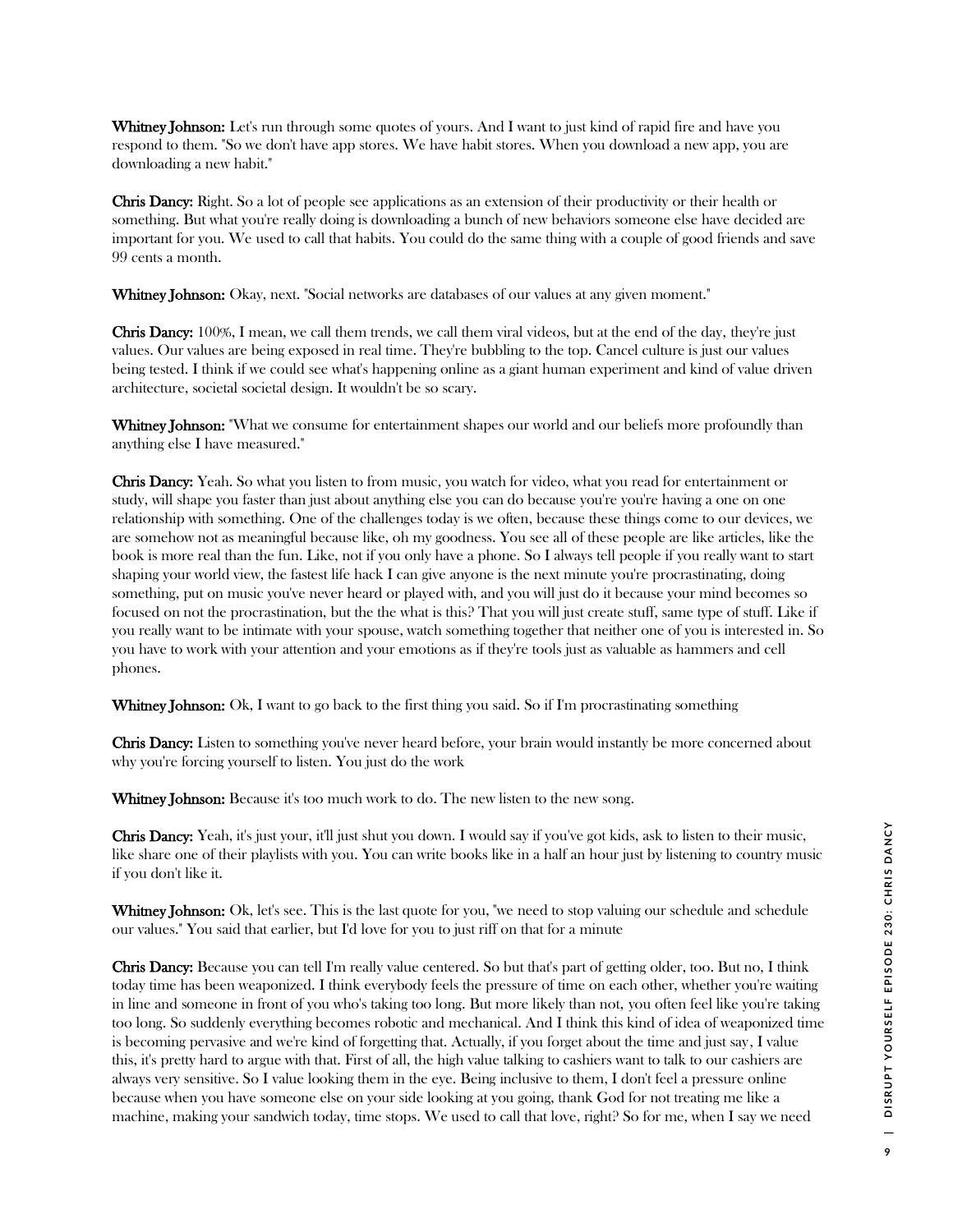to stop valuing our schedules, stop weaponizing time and start scheduling our values, be where you are, how you are when you are. But the calendar is linear. The heart is not. And those two things will fix themselves up this decade. I'm convinced of it.

Whitney Johnson: Speaking of values, you do something called iPhone palm reading or palmistry. I think phone history. I'm not sure you can tell me what it is. And so I sent you a photo of what's on my home screen. I will be fully transparent. I did update the one picture and I moved the apps that I do use that were on page four up to the front. So I've got all the apps that I use regularly. And so I would love for you to do what did you call it? A phone reading. What do you call it?

Chris Dancy: It's phone palmistry. So basically I would say it's like palm reading, but I literally get paid to do this. Companies and events fly me all over the world. I have a booth that looks like a palm reading booth. We ship ahead or they haven't built locally in whatever city I'm going to. I sit in this old fashioned palm reading booth and people walk, stand in line. They hand me their phones. I won't open up any apps. They just say all you have to do is show me the home screen. You can take a picture and show me the picture. You can send it to me online. And all I do is I look at it and kind of tell people about what I see and what type of life they lead.

So you sent me yours. You have a nice, but I rearranged it a little bit, so. Yeah. So I'll go to yours with you. So I always look at like six main areas. The first one is kind of just this visual layout, like what's on the screen, is there a wallpaper, etc. And you have this great phone. It's got this very rich colored background and some blackberries and cherries or some type of wild berries. What's interesting is they're all coming to a point. In the visual layout, this really shows me when I think about you, that you kind of invested your time is now starting to reap the rewards. Your life and career are very touchable, but you need to be kind of told to don't be afraid to relax a little bit, because if you notice, your meditation apps are literally at the tip of the berry and the fruit is you slowing down, you've got the timer and the muse, right there. I didn't design that. You did.

Whitney Johnson: Oh, that so okay, that is awesome. Okay, keep going. So just for everybody, you know, I've got Whoop, I've got news and those are two are right at the bottom at the of the berry. Love it.

Chris Dancy: The second one is app choices. So you got the layout and you've got the choices. So the choices are like what apps do you use? A lot of time, when we think about apps, it's not just the app and the apps functionalities the photo on the app. So for me, when I look at yours, go back to that bottom row, like your values super visible. You've got physical health, mental health, you've got picture and remember and you've got picture this, etc. You'll notice even the picture this is even a flower, like the closest thing to the bottom of the thing. So it's really growing. But what I what I said about you is what your values are very visible to you. They literally how you define success now. They also, your values really start to reach some kind of that bottom row, which is really about capturing your life and understanding yourself to the ones that are more esoteric. The thing farthest up into the left hand side of your screen is something called library. I don't know what that is, but I think it says a lot that that's very aspirational to be seen as a library. You know, the icon looks like a woman standing inside a doorway inviting people in to learn. And again, things on that side of the phone in that position are our aspirations and questions about our choices.

Whitney Johnson: Well, actually, that is a picture of Jesus. So to your point, aspirational values, top left hand corner.

Chris Dancy: So the next thing is kind of the home. So the home is the bottom row of your phone. It's the one where you have all your apps usually most accessible. And for you, I just put rhythm is everything in your life. You follow a beat, you're early to see a trend your first notice. Some things aren't going as planned, but your first job as mom, it's literally in your in your home bar. So if you look at your home bar, you've got phone there. Like the thing that's farthest to the left. But if you look at the next ones, you've got mail, safari and then you've got the music app, which literally spells mom. M O M. M for mail O for Safari with a big compass and then the the music, it looks like a letter m with the music note and also starts right now. So I thought that that was really profound about that was even though you got your values front and center, the reach of all the touchable, the berries that amuse you living mom is your first job. And that's why I was so excited when I got your phone was oh my gosh, I can't wait to meet Whitney. That makes sense?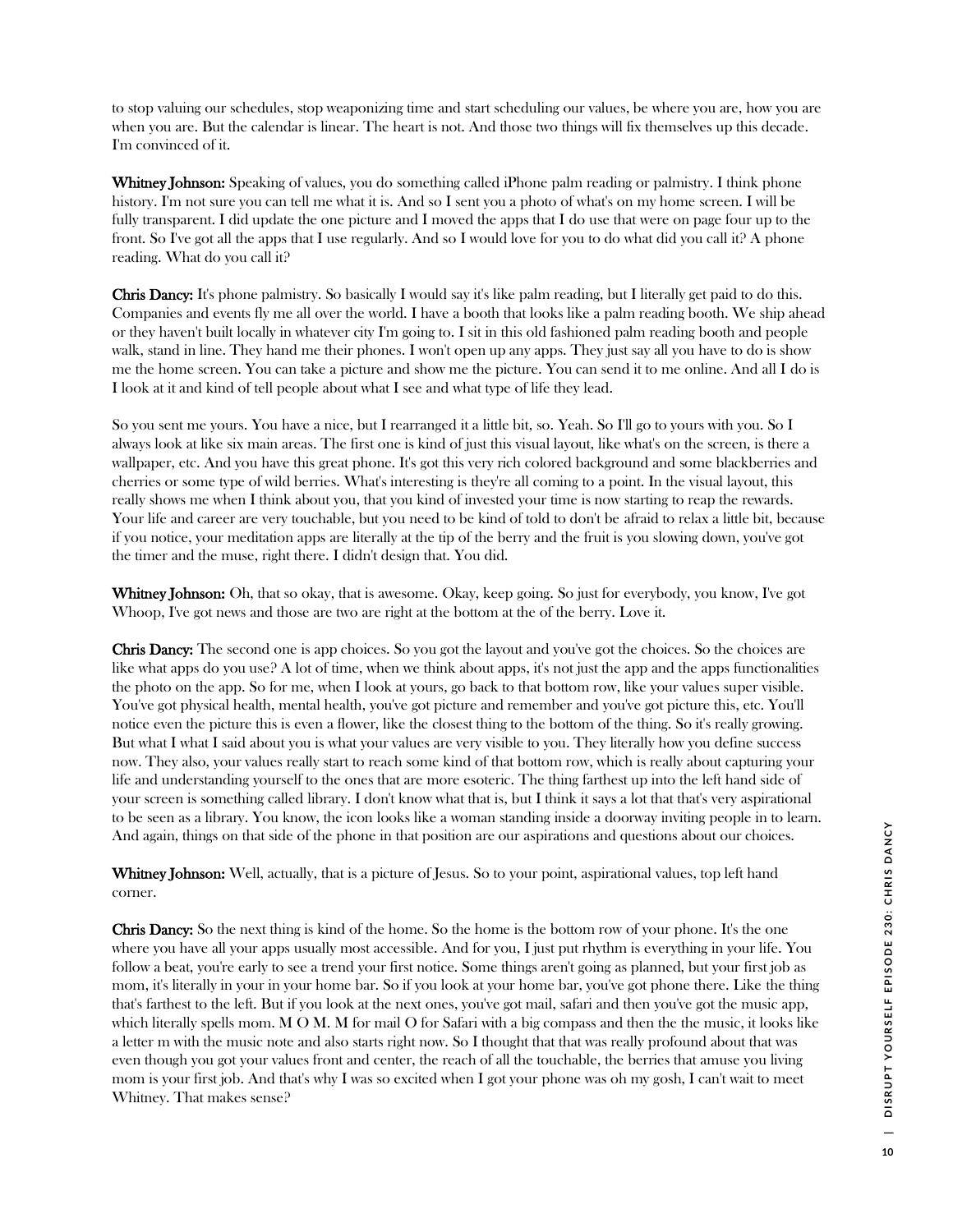#### Whitney Johnson: Yeah, it's fantastic. I love it.

Chris Dancy: Or thing those connections and stuff. If you look at the top of your phone, you don't have your batting percentage turned on. People with their battery percentage turned on are usually kind of super super a type, they get stressed a lot more easy and then show that sress a lot more easily. So for you, you also have location, somethings tracking your a location of times. You're [INAUDIBLE] okay with that? Number five like settings. People keep their settings in their home screen are special kind of creatures because it's really about defining your ability to connect and control the pieces of your life. And if you notice the things around settings for you are your camera, which is really just kind of eye just kind of watchful eye that I think that one second of day is also about capturing that and then the fit days. And Venmo, again, very, very provocative. If you look at the Kindle, Slack and Fit Days and Venmo, it almost looks like the word love. And then last but not least, alerts, you're someone's not afraid to keep your badges on, 480 or a 480 phone alerts, three emails, three slack messages. You're not defined by information. You kind of define it. And what I just thought about that was nothing really alarms you. You're kind of the person to keep your cool and makes every keep the wheels on the bus. So that that was your phone reading.

#### Whitney Johnson: Chris, where can people find you?

Chris Dancy: I've sent people to Google "Most connected." It helps my search ranking, but that I just ChrisDancy.com. I spent most of my social time on Twitter because I treat it like a diary. I don't care if people follow me. I just put what I'm thinking out there. But more than anything, like if you heard anything from today's podcast or today's show, my phone number is literally on my website at the bottom, like it's actually my phone number. My husband will tell you I get 10 to 15 phone calls a day. If you heard any of this and it made you feel inspired or it made you feel less scared or you are feeling scared. Call me. I don't know you, but I will take time because I value you, not my time.

Whitney Johnson: What was most useful to you in this conversation? So something that you thought, you heard, you felt that maybe you haven't expressed it yet. What was useful for you?

Chris Dancy: I think finding out that your your faith was so important to you, really, it was very useful to me. Faith is a tool we often don't talk about in business context enough. And whether you're a pagan or a Christian, a Muslim or an agnostic, embrace whatever keeps you going, because keep going.

Whitney Johnson: Any final thoughts?

Chris Dancy: Love you like you want to be loved.

Whitney Johnson: Chris Dancy, thank you so much for making the time.

Chris Dancy: Thank you Whitney.

Chris says the promise of his book is to help us become more aware of who we are and what we value. He kept that promise with this interview. Here are four things I learned.

Number one, there is nothing wrong with technology. It's just the way it's engineered. It sets us up not to feel, but to react. If we harness technology properly, it can make us even more human.

Number two, I love how he said we need to stop valuing our schedule and schedule our values. And also we don't know how to measure what we care about, so we care about what we measure. How are we finding ways to measure what we care about? Are the reminders on our phone not to go somewhere but to tell someone that we love them? For example, one thing that I'm doing because I tend to be task oriented is when our family does its